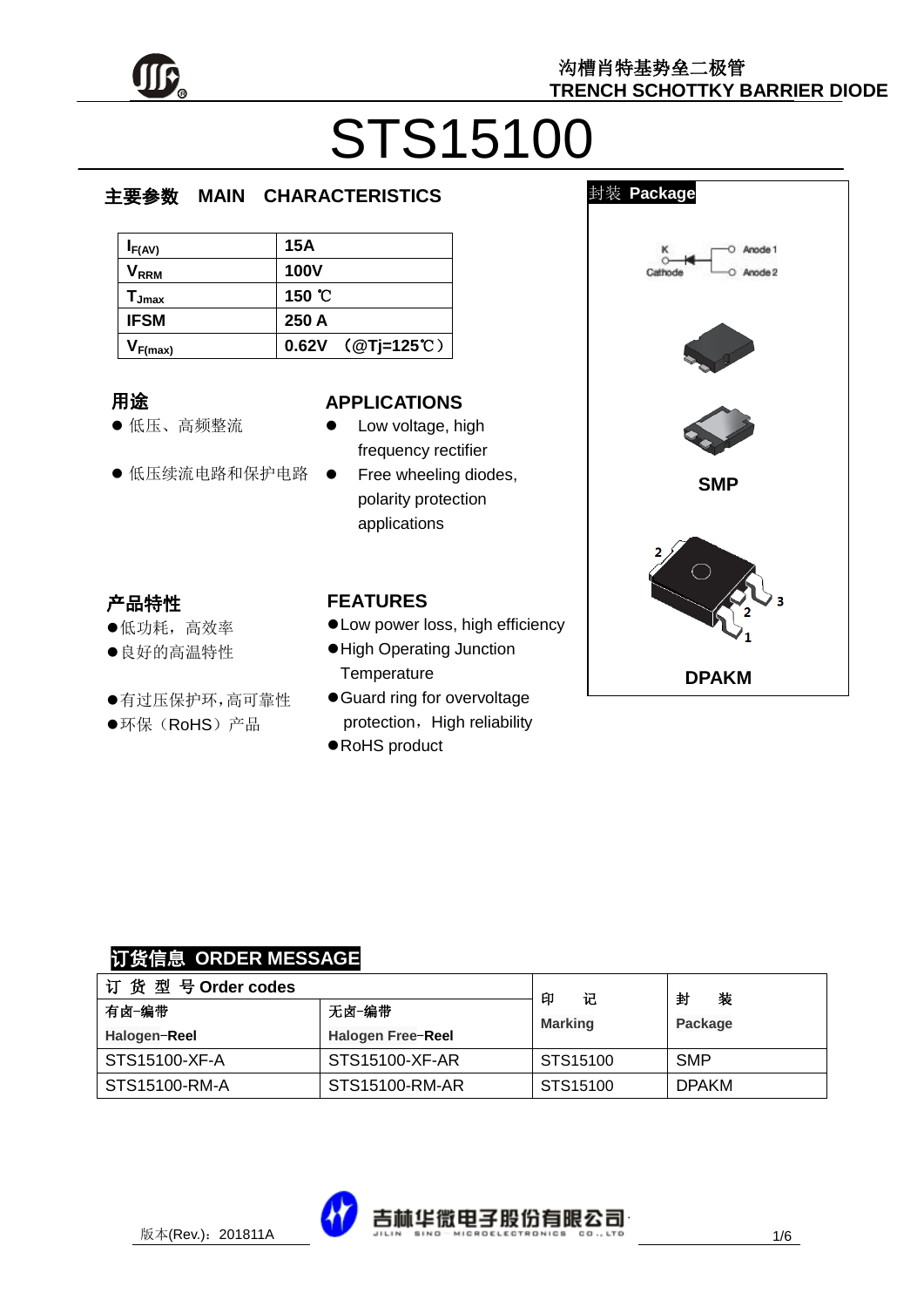

| 绝对最大额定值<br>ABSOLUTE RATINGS $(1c=25 \text{ C})$ |                                  |               |              |  |
|-------------------------------------------------|----------------------------------|---------------|--------------|--|
| 目<br>项                                          | 符<br>뮹                           | 数<br>值        | 单<br>位       |  |
| <b>Parameter</b>                                | <b>Symbol</b>                    | Value         | Unit         |  |
| 最大反向重复峰值电压                                      |                                  |               | V            |  |
| Repetitive peak reverse voltage                 | <b>V</b> <sub>RRM</sub>          | 100           |              |  |
| 最大直流阻断电压                                        |                                  |               | V            |  |
| Maximum DC blocking voltage                     | $V_{DC}$                         | 100           |              |  |
| 正向平均整流电流T <sub>C</sub> =100℃                    | $I_{F(AV)}$                      | 15            | A            |  |
| <b>Average Rectified Forward Current</b>        |                                  |               |              |  |
| 正向峰值浪涌电流                                        |                                  |               |              |  |
| Surge non repetitive forward current            | <b>I</b> FSM                     | 250           | A            |  |
| (额定负载 10ms 半正弦波)                                |                                  |               |              |  |
| 10 ms single half-sine-wave                     |                                  |               |              |  |
| 最高结温                                            | $T_i$                            | 150           |              |  |
| Maximum junction temperature                    |                                  |               | $^{\circ}$ C |  |
| 工作结温和储存温度范围                                     | $T_{\text{Jmax}}/T_{\text{STG}}$ |               | °C           |  |
| Storage temperature range                       |                                  | $-55 - + 150$ |              |  |

### 绝对最大额定值 **ABSOLUTE RATINGS** (Tc=25℃)

### 电特性 **ELECTRICAL CHARACTERISTICS**

| 项<br>目           | 测试条件                    |                 | 典型值        | 最大值        | 单位          |
|------------------|-------------------------|-----------------|------------|------------|-------------|
| <b>Parameter</b> | <b>Tests conditions</b> |                 | Value(typ) | Value(max) | <b>Unit</b> |
|                  | Tj = $25^{\circ}$       | $V_R = V_{RRM}$ | 0.02       | 0.10       |             |
| $I_R$            | Tj =125 $^{\circ}$ C    | $V_R = V_{RRM}$ | 4.0        | 20         | mA          |
|                  | Tj = $25^{\circ}$ C     | $I_F = 10A$     | 0.53       |            |             |
|                  | Ti = $25^{\circ}$       | $I_F = 15A$     | 0.58       | 0.65       |             |
|                  | Tj = $25^{\circ}$ C     | $I_F = 20A$     | 0.65       |            | V           |
| VF               | Ti =125 $°C$            | $I_F = 10A$     | 0.49       |            |             |
|                  | Tj =125 $°C$            | $I_F = 15A$     | 0.56       | 0.62       |             |
|                  | Ti =125 $^{\circ}$ C    | $I_F = 20A$     | 0.62       |            |             |

#### 热特性 **THERMAL CHARACTERISTICS**

| 目<br>项                           |            | 号<br>符     | 最小值        | 最大值        | 单<br>位           |
|----------------------------------|------------|------------|------------|------------|------------------|
| <b>Parameter</b>                 |            | Symbol     | Value(min) | Value(max) | <b>Unit</b>      |
| 结到管壳的热阻                          |            |            |            |            |                  |
| Thermal resistance from          |            | $Rth(j-c)$ |            | 5          |                  |
| <b>DPAKM</b><br>junction to case |            |            |            | 35         |                  |
| 结到环境的热阻                          |            |            |            |            | $\mathcal{C}$ MV |
| Thermal resistance from          | <b>SMP</b> | $Rth(i-a)$ |            | 80         |                  |
| junction to ambient              |            |            |            | 200        |                  |

# 特征曲线 **ELECTRICAL CHARACTERISTICS (curves)**

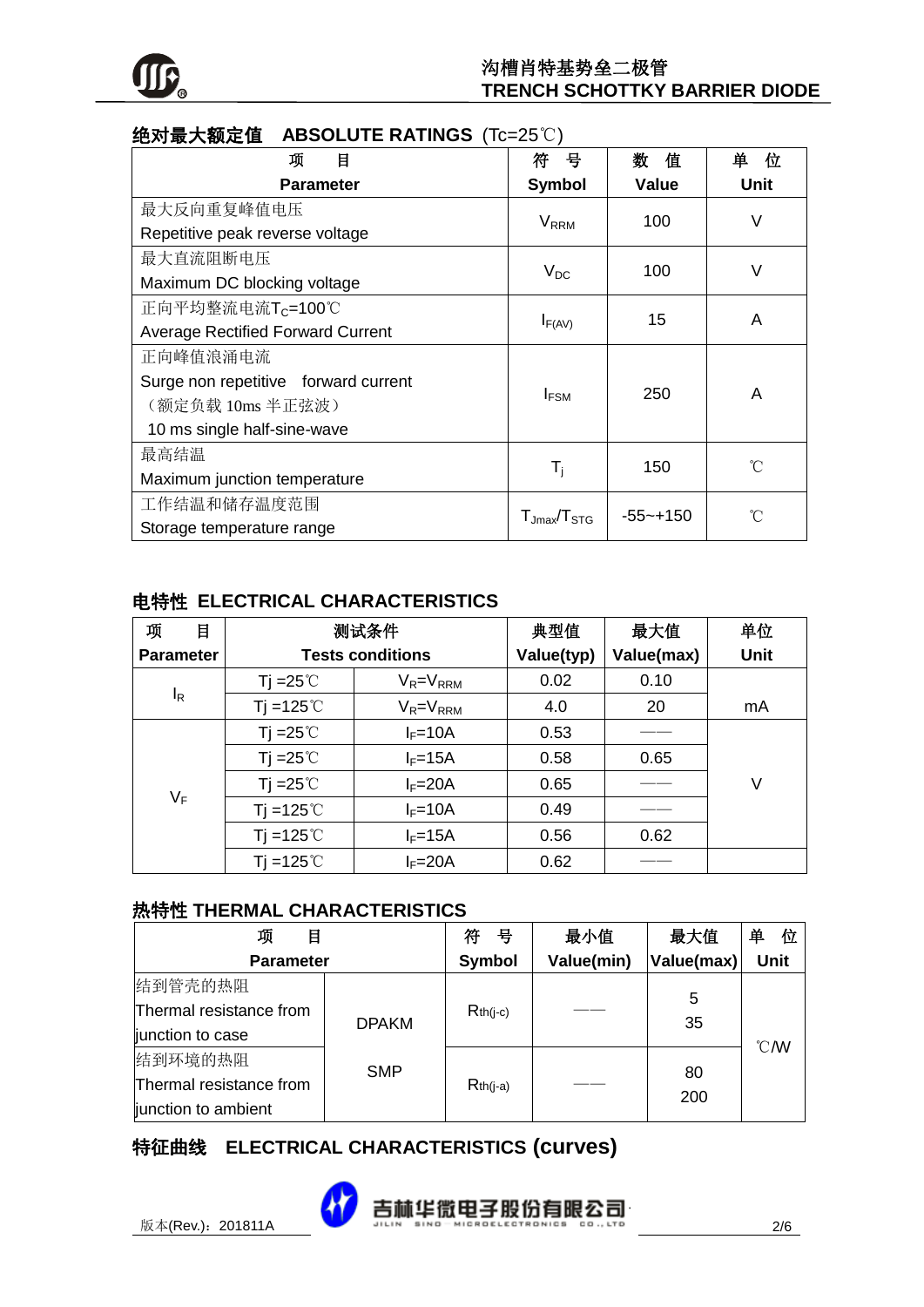

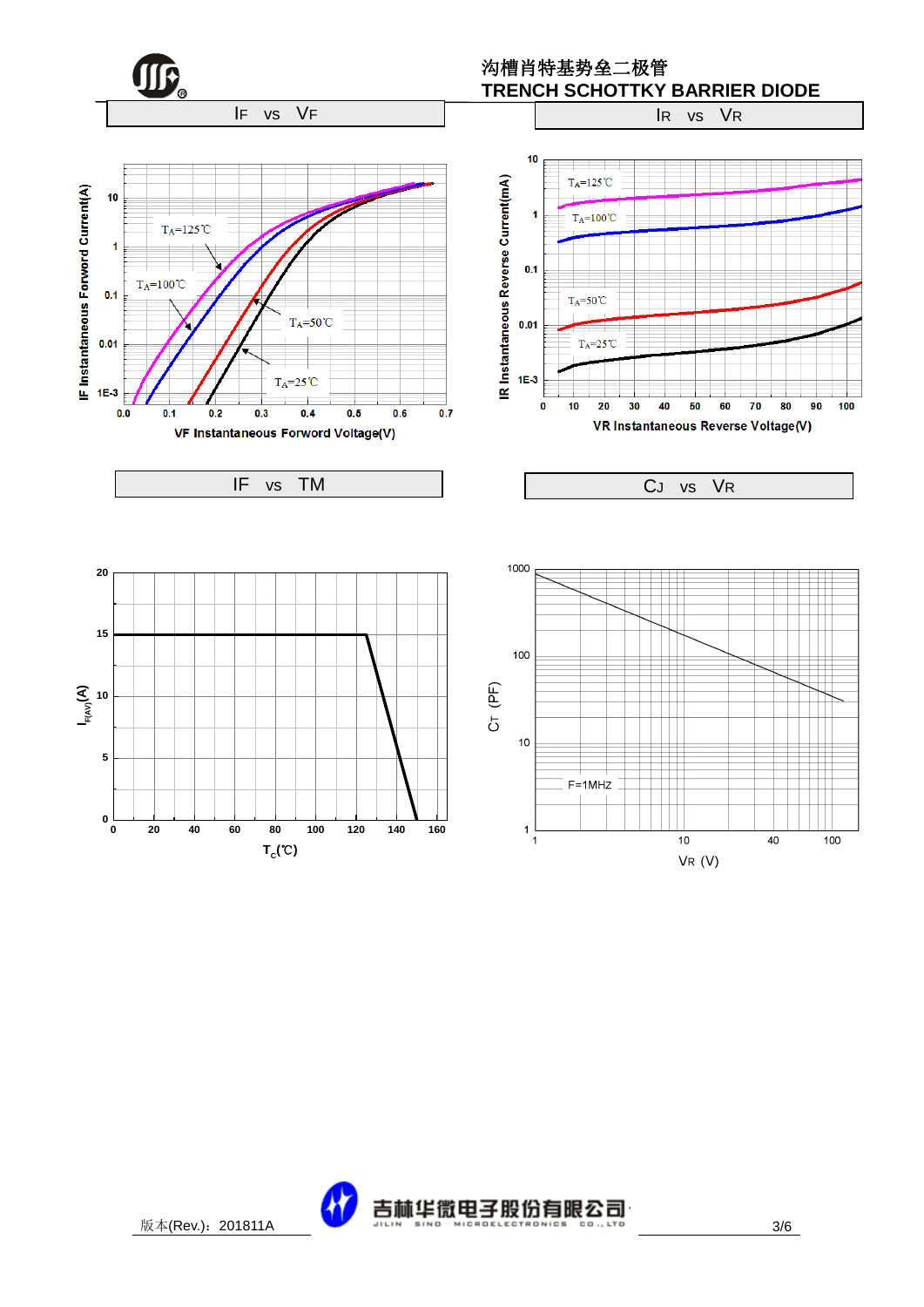



| 符号<br>Symbol | Min  | Max  |
|--------------|------|------|
| A            | 1.00 | 1.40 |
| b1           | 1.70 | 2.30 |
| b2           | 0.60 | 1.20 |
| с            | 0.10 | 0.40 |
| D            | 4.00 | 4.60 |
| D1           | 3.10 | 3.70 |
| Е            | 6.20 | 6.80 |
| E1           | 5.00 | 5.60 |
| E2           | 4.25 | 4.85 |
| E3           | 3.20 | 3.80 |
| е            | 0.70 | 1.10 |
| F            | 1.35 | 1.95 |
| G            | 0.90 |      |
| L            | 0.40 | 0.80 |



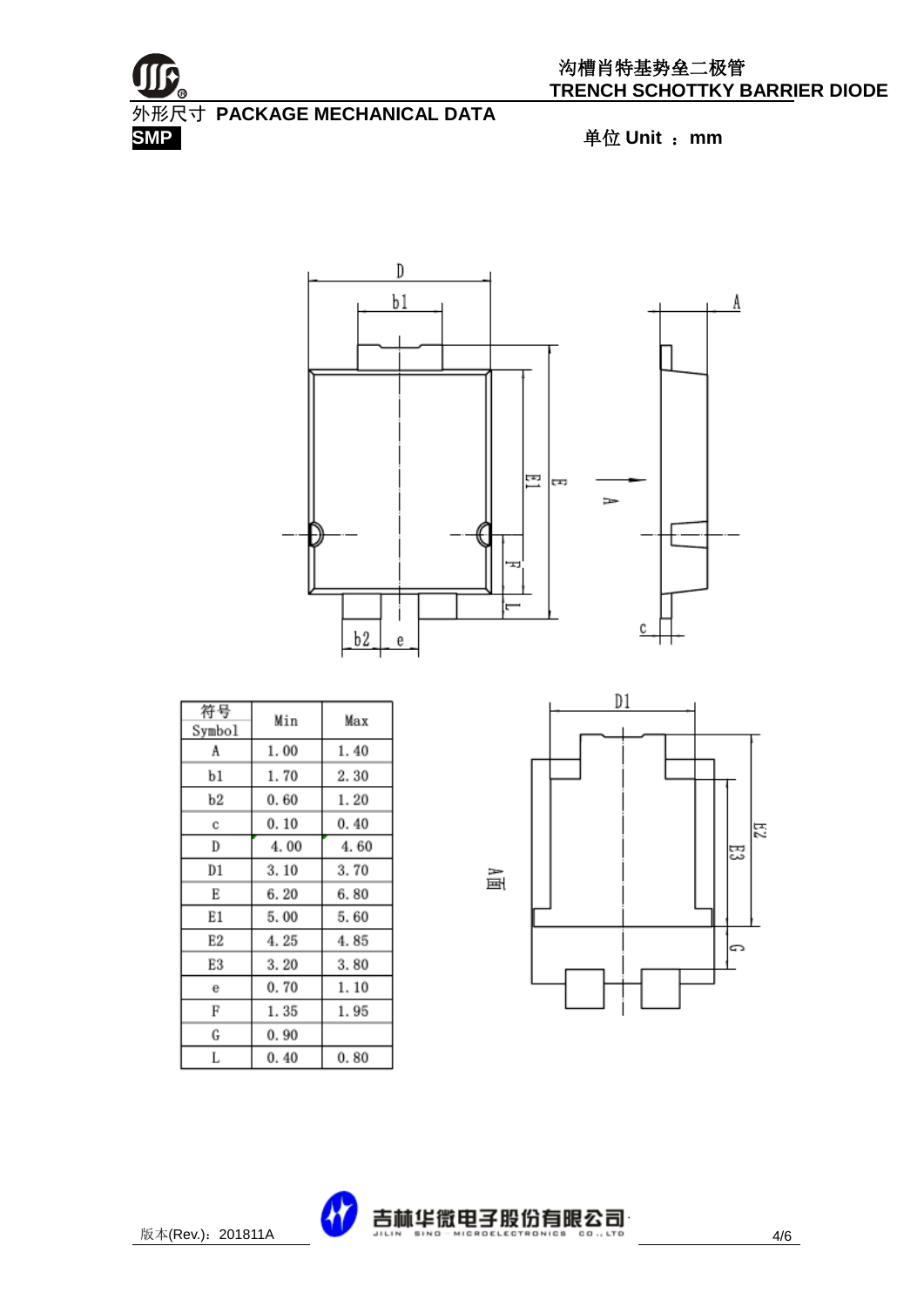

#### 沟槽肖特基势垒二极管 **TRENCH SCHOTTKY BARRIER DIODE**

外形尺寸 **PACKAGE MECHANICAL DATA DPAKM** 单位 **Unit** :**mm**







编带 **REEL**